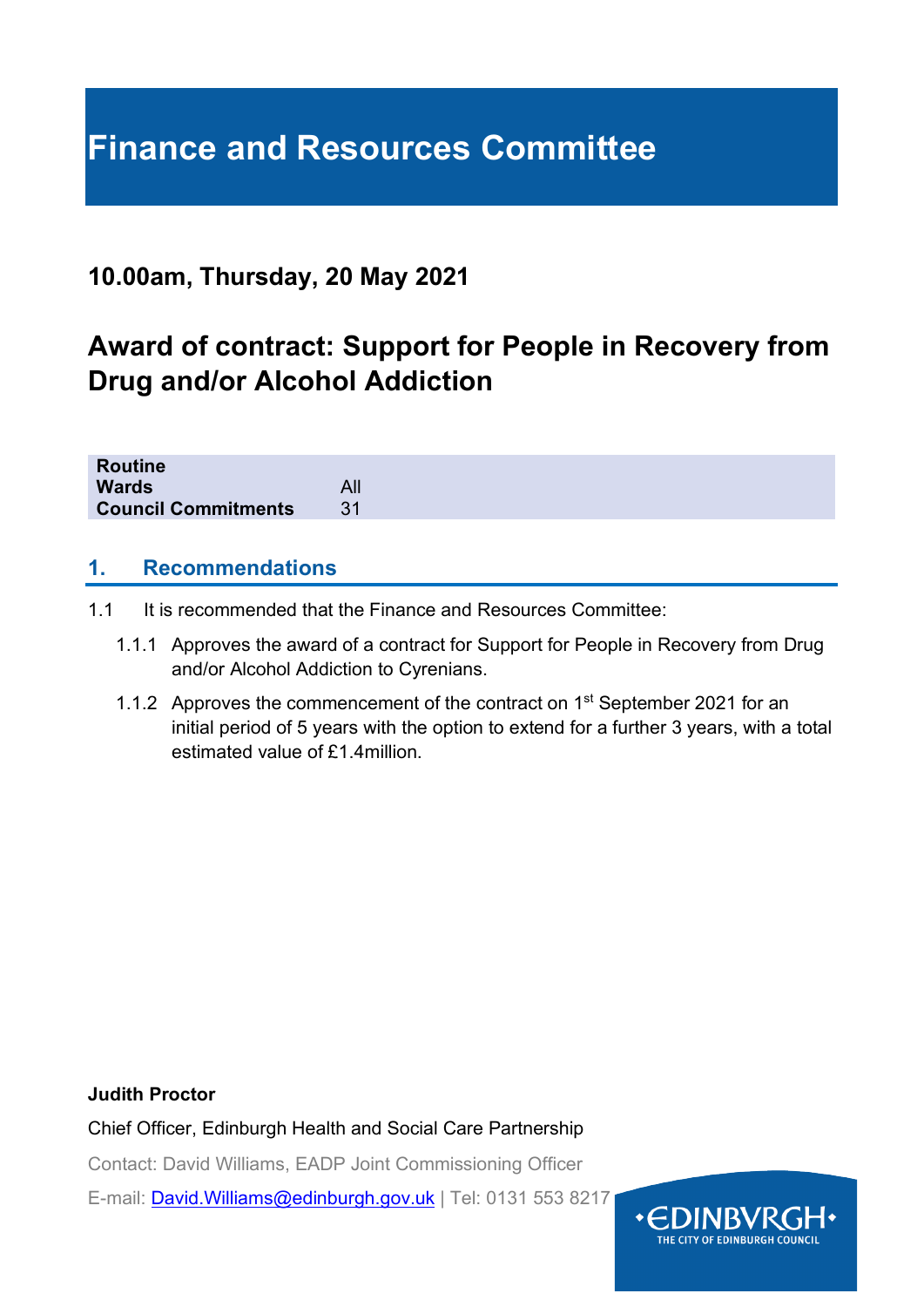# **Report**

# **Award of Contract for Support for People in Recovery from Drug and/or Alcohol Addiction**

#### **2. Executive Summary**

2.1 This report seeks approval to award a contract to Cyrenians to deliver support for people in recovery from drug and/or alcohol addiction. The service is to commence on 1<sup>st</sup> September 2021 for an initial period of 5 years with the option to extend for a further 3 years, at an estimated total cost of £1.4million.

#### **3. Background**

- 3.1 Edinburgh Alcohol and Drug Partnership (EADP) oversees the development and implementation of an alcohol and drug strategy for the city. It is a partnership between the City of Edinburgh Council, NHS Lothian, Police Scotland, the third sector and those with lived experience of addiction and recovery.
- 3.2 The Serenity café closed in 2018. This left a significant gap in the recovery orientated system of care which has been challenging to fill. In the period since the closure, the Council have worked with Edinburgh Voluntary Organisations' Council (EVOC) to gather the former users of Serenity café and other groups and to undertake a needs assessment to better describe the needs and expectations of the group.
- 3.3 After substantial consultation with the recovery community, EADP were seeking to create a service that would support the latter stages of people's recovery journey. This would be a community-based service, which is based in a single, focal building and which is led by the community (currently a board) which will deliver the following outcomes:
	- 3.3.1 Reduced isolation and access to a mutually supportive community of people with a shared experience of addiction and recovery.
	- 3.3.2 Low threshold, normalised access to a safe space offering accessible leisure and social opportunities.
	- 3.3.3 Meaningful activity and skills development elements of work training and personal development.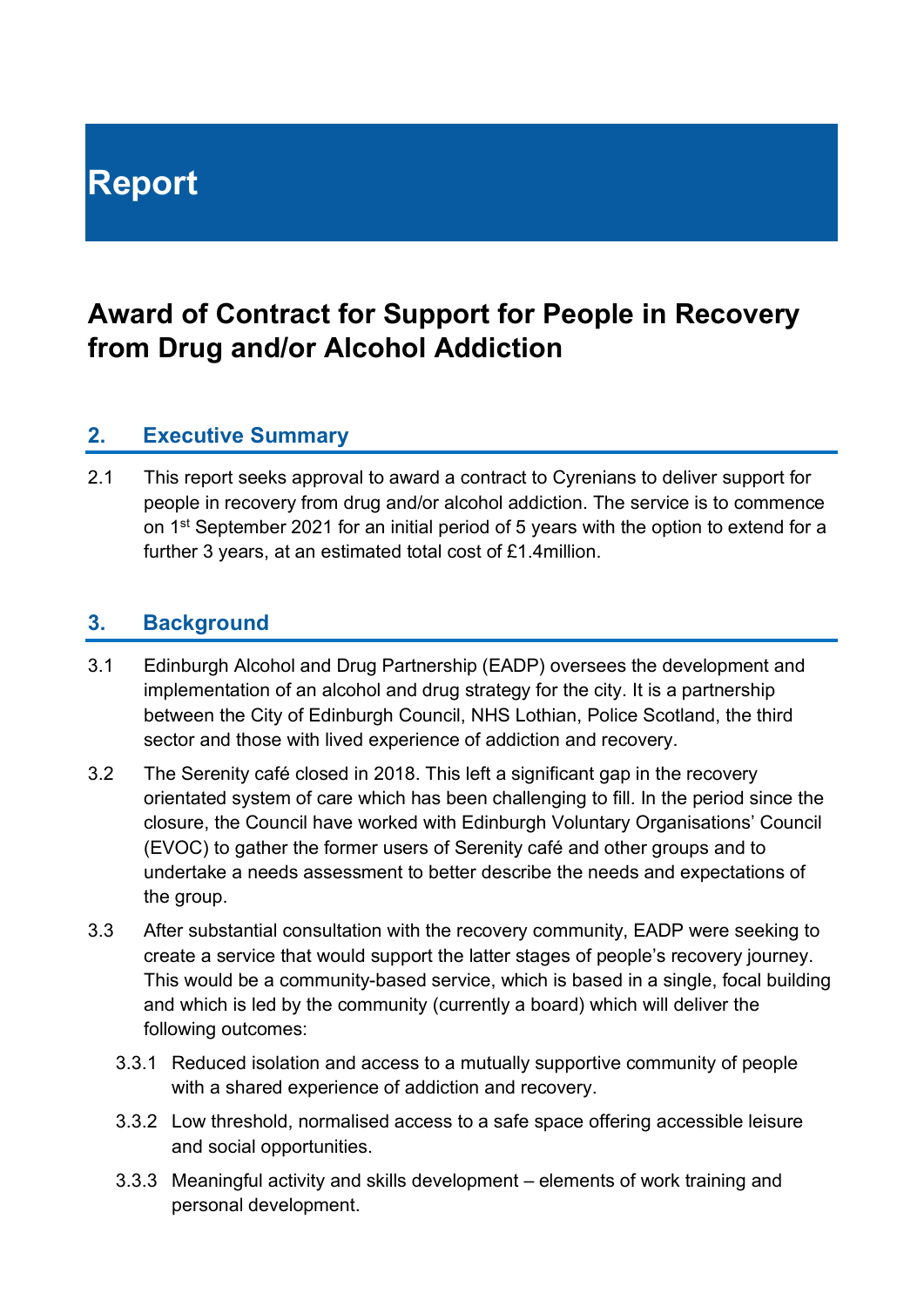3.4 This commissioning intention was agreed with IJB and the Council is commissioning this service on their behalf

#### **4. Main report**

- 4.1 In early 2019, Edinburgh Alcohol and Drug Partnership provided funding for EVOC to carry out a needs assessment with the recovery community. The scope of the exercise was to explore ways that the recovery community can be effectively supported and identify the criteria for service development, particularly for those in or seeking long term, abstinent recovery. The exercise centred on consultation with the recovery community and concluded that the most desirable model of support was a single building operated in line with community development approaches.
- 4.2 The specification for the new service was further developed with the steering group consisting of users of Edinburgh Recovery Activities (ERA) (an interim project developed to provide support to the recovery community).
- 4.3 In January 2020 a Prior Information Notice (PIN) was published on Public Contracts Scotland (PCS) to invite providers with an interest to attend and discuss the support service for Edinburgh's recovery community.
- 4.4 The event was attended by 19 organisations on  $12<sup>th</sup>$  February 2020, information was provided on the work and relationships achieved to date through Edinburgh Recovery Activities. The event was an opportunity to discuss achievements to date, the proposed service specification, the outcomes and the procurement process. The event enabled the Council to gain invaluable market research on location, contract length, approach to procurement to increase co development and reduce the tender cost pressures that can arise.
- 4.5 Upon completion of the co-production event feedback was fed into the procurement strategy. It was also noted the cost of writing a tender and therefore to reduce the cost and time it was agreed that a two-stage process with the option to negotiate would be best suited and a reduction to three providers moving to stage two. The length of the contract was also aligned to optimise rental agreements and agreed five years with the option to extend for three years.
- 4.6 A Contract Notice was published via PCS and the tender was run on PCS-tender.
- 4.7 As this is a Social Care service the tender was published in accordance with the Public Contracts (Scotland) Regulations 2015 with the Light Touch Regime applied.
- 4.8 The four tenders received were evaluated based on the most economically advantageous tender (MEAT), weighted 80/20 quality/price. Due to the nature of the tender and the vulnerable community group the quality provides for 80%. Details of the evaluation criteria can be found in appendix 1. The top three tenders were taken to the next stage.
- 4.9 To ensure tenders were considered by those who would use the service, the evaluation panel included professionals with lived experience, Council Officers and representatives of the recovery community ERA.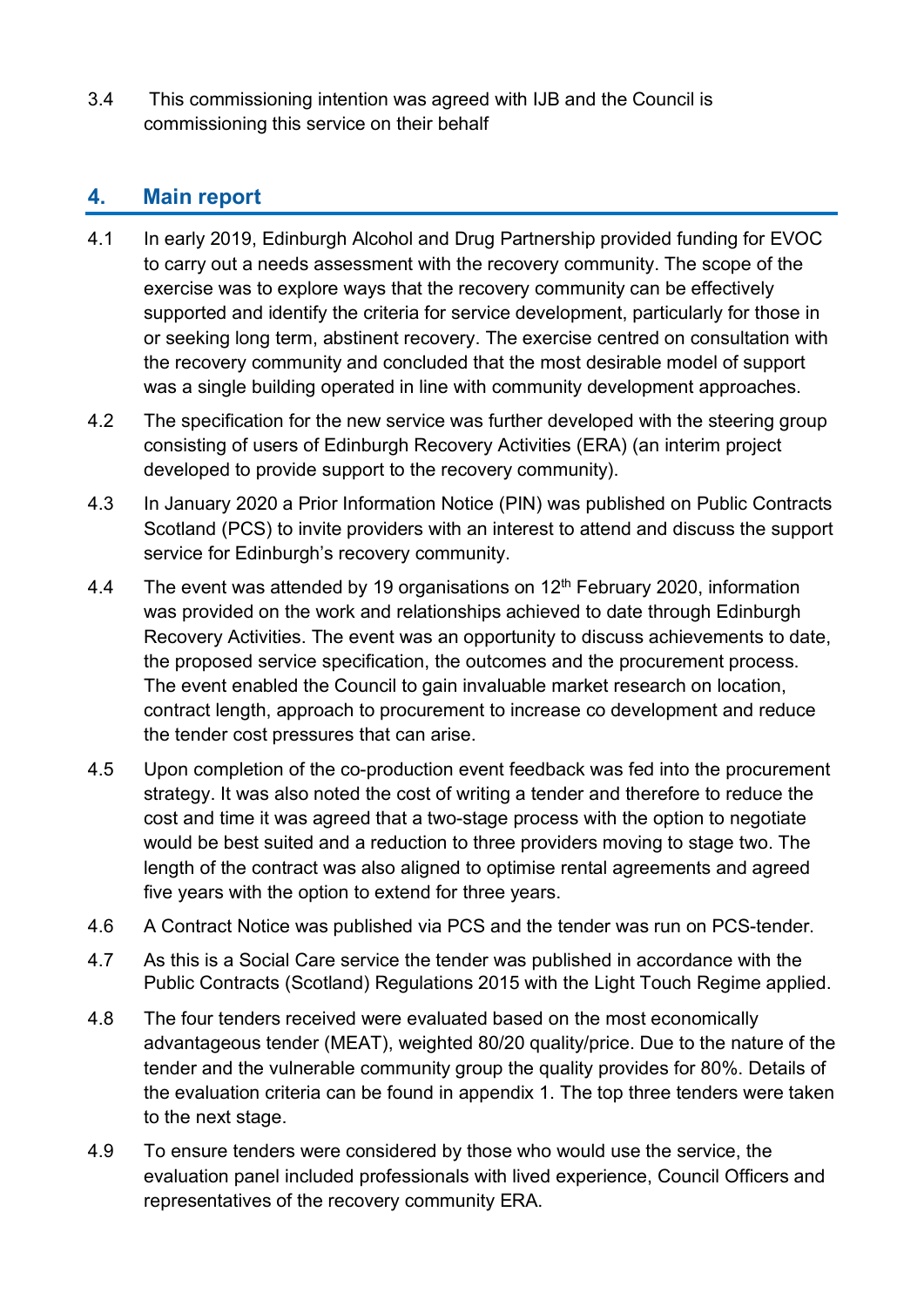- 4.10 Stage two resulted in two responses and the tenders were evaluated on two quality elements, one by an evaluation panel based on written proposals and the other via presentation scored by the steering group made up of lived experience members. Both tenders came in within budget of £175,000 per annum for the 5 years as per the evaluation. Details of the evaluation criteria can be found in appendix 2.
- 4.11 Cyrenians achieved a total score of 86.95% and are recommended for award of contract.
- 4.12 As this is a building-based service The Scottish Government guidance for indoor gathering has an impact on the ability to run the community hub. The implications of the guidance mean that capacity to support people from a building base is greatly reduced in order to maintain physical distancing. Tenderer capacity to deliver during Covid-19 restrictions was addressed under business continuity questions.

#### **5. Next Steps**

- 5.1 Subject to approval, the services will commence on the 1<sup>st</sup> September, this will allow for start-up from award to 1<sup>st</sup> September 2021.
- 5.2 The contract will be handed over to the Edinburgh Health and Social Care Partnership Contracts team and will be added to PCS tender for contract monitoring and management.

#### **6. Financial impact**

- 6.1 The contract value is £175,000 per annum and is fixed for the first 5 years. The value of the contract for the extension period will be discussed in year 4 however it is anticipated a total increase of £48,800 may apply for year 6,7 and 8 if the extension period is utilised and funding allows. If the budget cannot increase at this time the service will be adjusted to ensure it is delivered for £175,000.
- 6.2 The costs associated with procuring this contract are estimated to be between £20,001 and £35,000.

### **7. Stakeholder/Community Impact**

- 7.1 An Integrated Impact Assessment has been completed and all recommendations have been addressed throughout the tender process.
- 7.2 No significant adverse environmental impacts are expected to arise from this contract.
- 7.3 This procurement has been taken forward in accordance with the Council's Sustainable Procurement Strategy, including the objectives of making procurement spend more accessible to local small businesses/third sector, improving Fair Work practices adopted by suppliers and increasing community benefits delivered by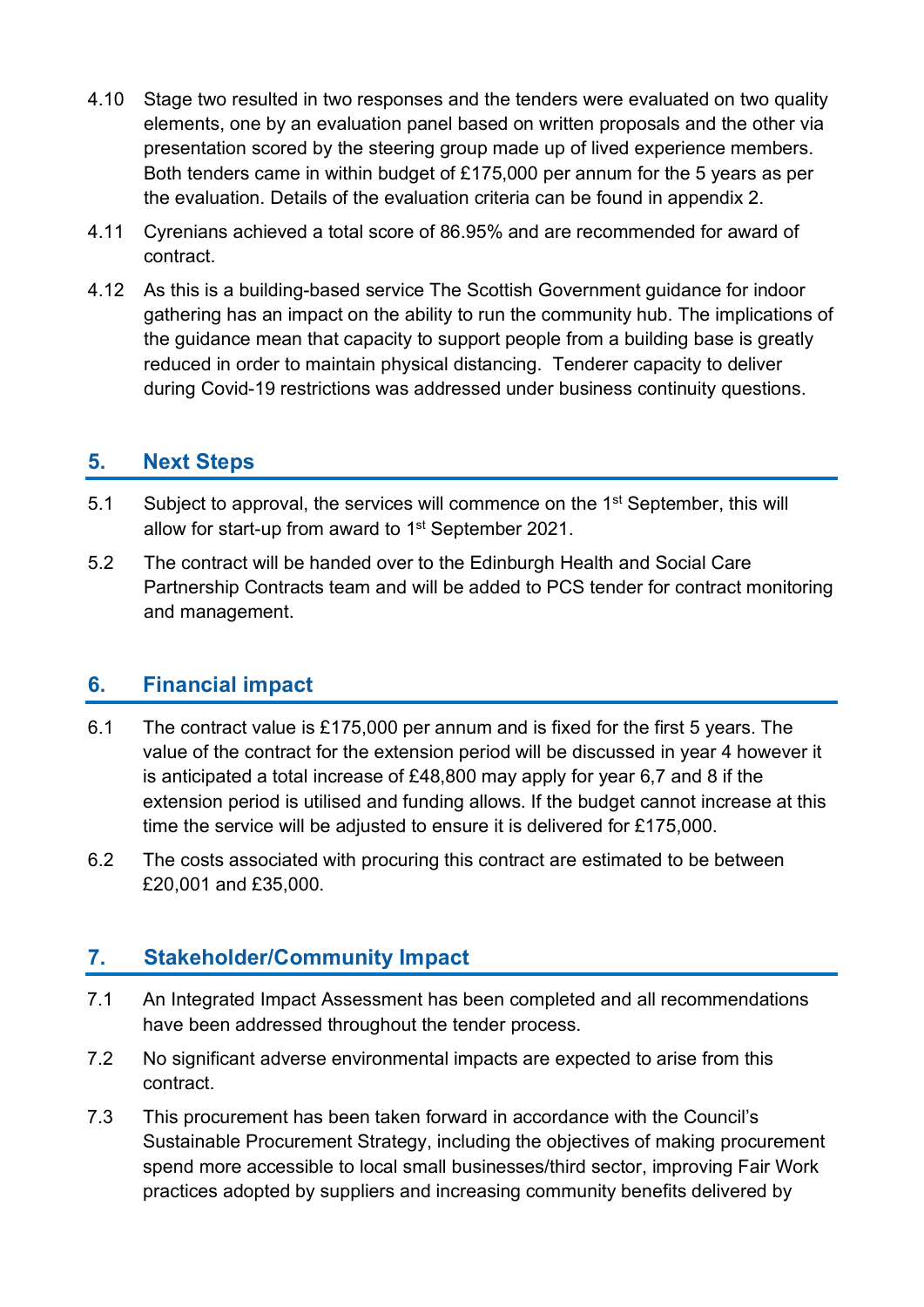suppliers. In connection with this, the tenderer confirmed a number of community benefits which will add value to their service and the community, Covid measures allowing. These included local volunteering opportunities, increased community revenue through project fundraising and a recruitment drive from unemployed backgrounds.

- 7.4 Cyrenians have confirmed that they pay the Scottish Living Wage and above and are a Scottish Living Wage Accredited provider.
- 7.5 Cyrenians provided evidence of Fair Work Practice in line with the Scottish Government Fair Work Practice Framework of effective voice, opportunity, security, fulfilment and respect.
- 7.6 The success of this contract will be measurable against Key Performance Indicators which are detailed in the Specification.

#### **8. Background reading/external references**

[National principles for sustainability payments to](https://www.cosla.gov.uk/__data/assets/pdf_file/0025/17917/31-07-20-Provider-Sustainability-Principles.pdf) social care providers during COVID 19, **[COSLA](https://www.cosla.gov.uk/__data/assets/pdf_file/0025/17917/31-07-20-Provider-Sustainability-Principles.pdf)** 

[Guidance for financial support for social care providers during COVID 19](https://www.gov.scot/publications/coronavirus-covid-19-financial-support-arrangements-for-social-care-providers/)

[Coronavirus \(COVID-19\): Guidance on adult social care building-based day services](https://www.gov.scot/publications/coronavirus-covid-19-guidance-on-adult-social-care-building-based-day-services/pages/infection-prevention-and-control/)

#### **9. Appendices**

Appendix 1 - Summary of Tendering and Tender Evaluation Processes (stage one)

Appendix 2 - Summary of Tendering and Tender Evaluation Processes (stage two)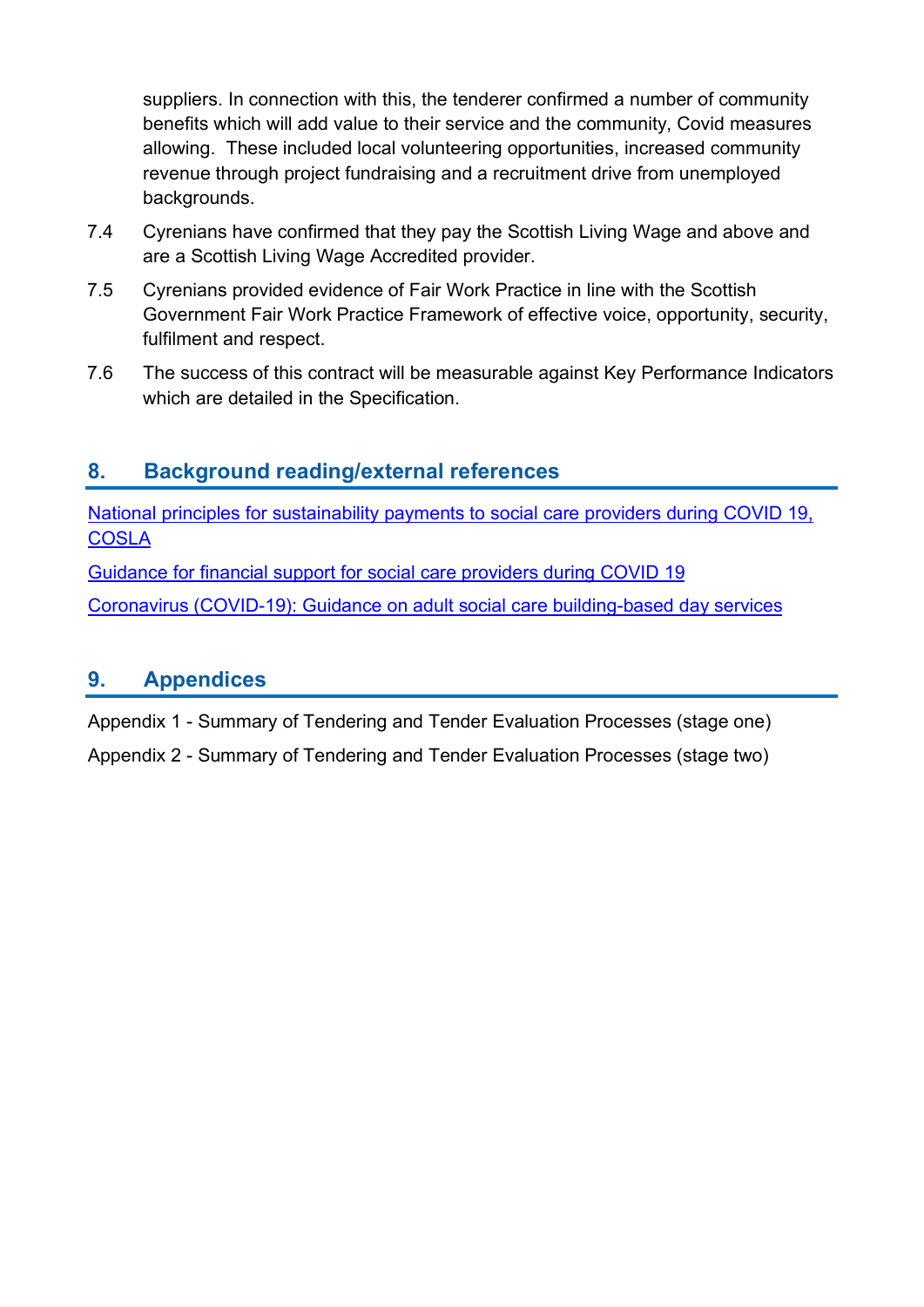## **Appendix 1 - Summary of Tendering and Tender Evaluation Processes (stage one)**

| <b>Contract</b>                 | Support for People in Recovery from Drug and/or<br><b>Alcohol Addiction</b>                                                          |       |  |  |  |
|---------------------------------|--------------------------------------------------------------------------------------------------------------------------------------|-------|--|--|--|
| Contract period (including      | 1 <sup>st</sup> September 2021 to 31 <sup>st</sup> August 2026 with the option                                                       |       |  |  |  |
| any extensions)                 | to extend for a further 3 years.                                                                                                     |       |  |  |  |
| <b>Estimated contract value</b> | £1,400,000 (Total including extensions)                                                                                              |       |  |  |  |
| <b>Procurement Route chosen</b> | Light touch with negotiations.                                                                                                       |       |  |  |  |
| <b>Tenders returned</b>         | 4                                                                                                                                    |       |  |  |  |
| Price / Quality ratio           | 20/80                                                                                                                                |       |  |  |  |
| Evaluation<br>criteria<br>and   |                                                                                                                                      | Max   |  |  |  |
| weightings                      | Area                                                                                                                                 | Score |  |  |  |
|                                 | <b>Organisational Experience</b>                                                                                                     | 20%   |  |  |  |
|                                 | <b>Fair Working Practices</b>                                                                                                        | 4%    |  |  |  |
|                                 | <b>COMMUNITY BENEFITS</b>                                                                                                            | 8%    |  |  |  |
|                                 | <b>BUSINESS CONTINUTY</b>                                                                                                            | 8%    |  |  |  |
|                                 | <b>Sub Total</b>                                                                                                                     | 40%   |  |  |  |
|                                 | Collaborative/ Community led/ autonomy of the                                                                                        | 20%   |  |  |  |
|                                 | project                                                                                                                              |       |  |  |  |
|                                 | <b>Sub Total</b>                                                                                                                     | 20%   |  |  |  |
|                                 | Outline plan                                                                                                                         | 28%   |  |  |  |
|                                 | Implementation                                                                                                                       | 12%   |  |  |  |
|                                 | <b>Sub Total</b>                                                                                                                     | 40%   |  |  |  |
|                                 | Total                                                                                                                                | 100%  |  |  |  |
|                                 | <b>Weighted</b>                                                                                                                      | 80%   |  |  |  |
| <b>Evaluation Team</b>          | Evaluated by Commissioner and Professtionals from<br>EHSCP, NHS, Voluntary Sector, Edinburgh's recovery<br>community Representative. |       |  |  |  |